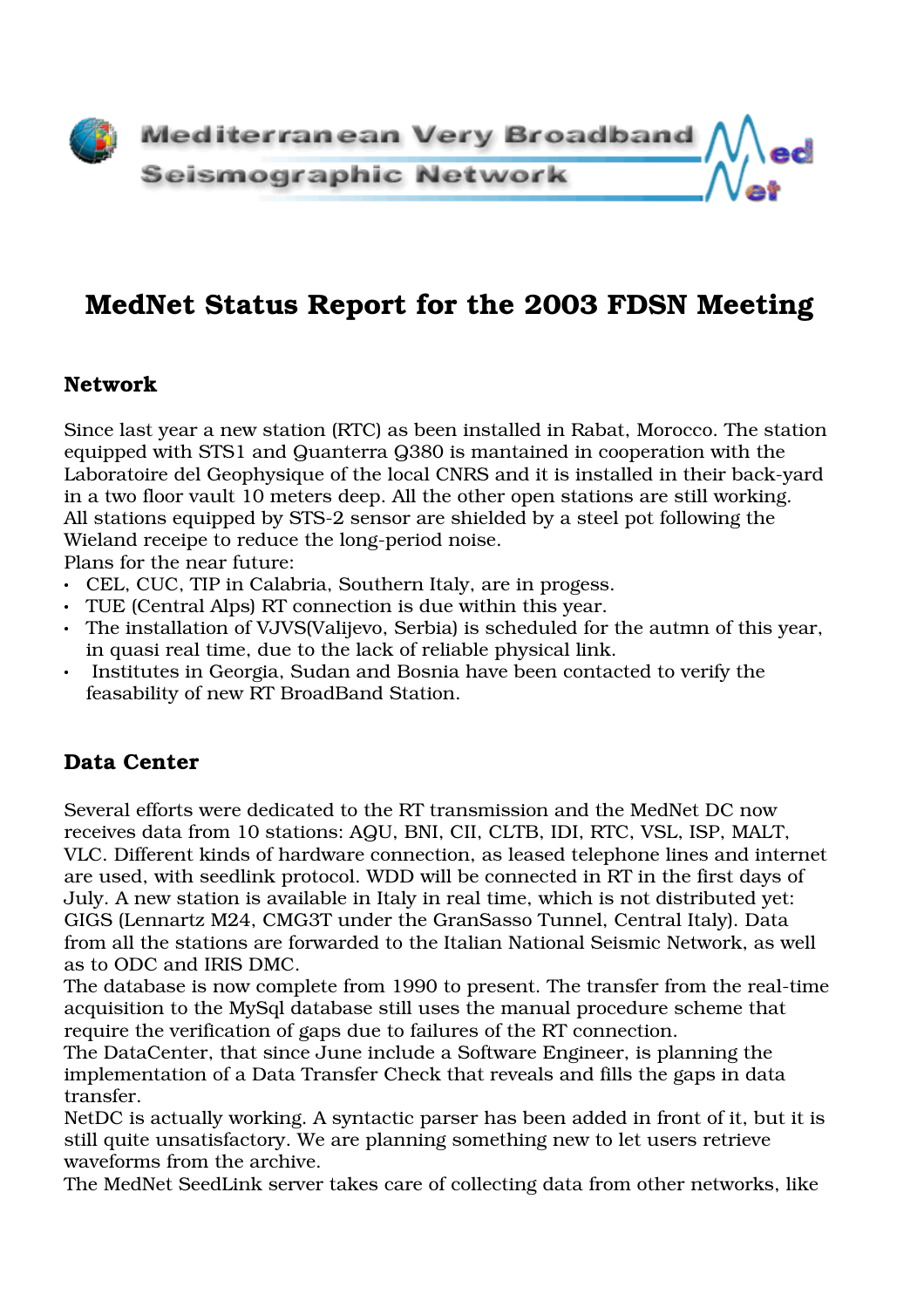GE, HL, and CZ to increase the Country coverage for survey purposes , mainly at border regions. In the other direction, MedNet will distribute data from the new digital stations in Italy (satellite and phone links).

### Survey and Research

The automatic and unmanned procedure that compute and distribute the Ml magnitude for relevant earthquakes in Italy and in the surrounding regions called MUSCLES as been integrated by another one called FAST that use the new automatic locator implemented at the Italian National Seismic Network and broadband data available in RT. This new system reduced the expected time for releasing a robust and reliable Ml magnitude down to 6 minutes after the earthquake.

In cooperation with the Quantitative Seismology Unit of INGV, leaded by N.A. Pino, we are working on a project to calculate automatic real-time Moment Tensor solution for earthquakes occurring in Italy. The technique used was developed by Dreger and Langston and automated by Fukuyama. A cooperation with E. Garnero has started this june for the study of the deep structures of the Earth using broad band data.